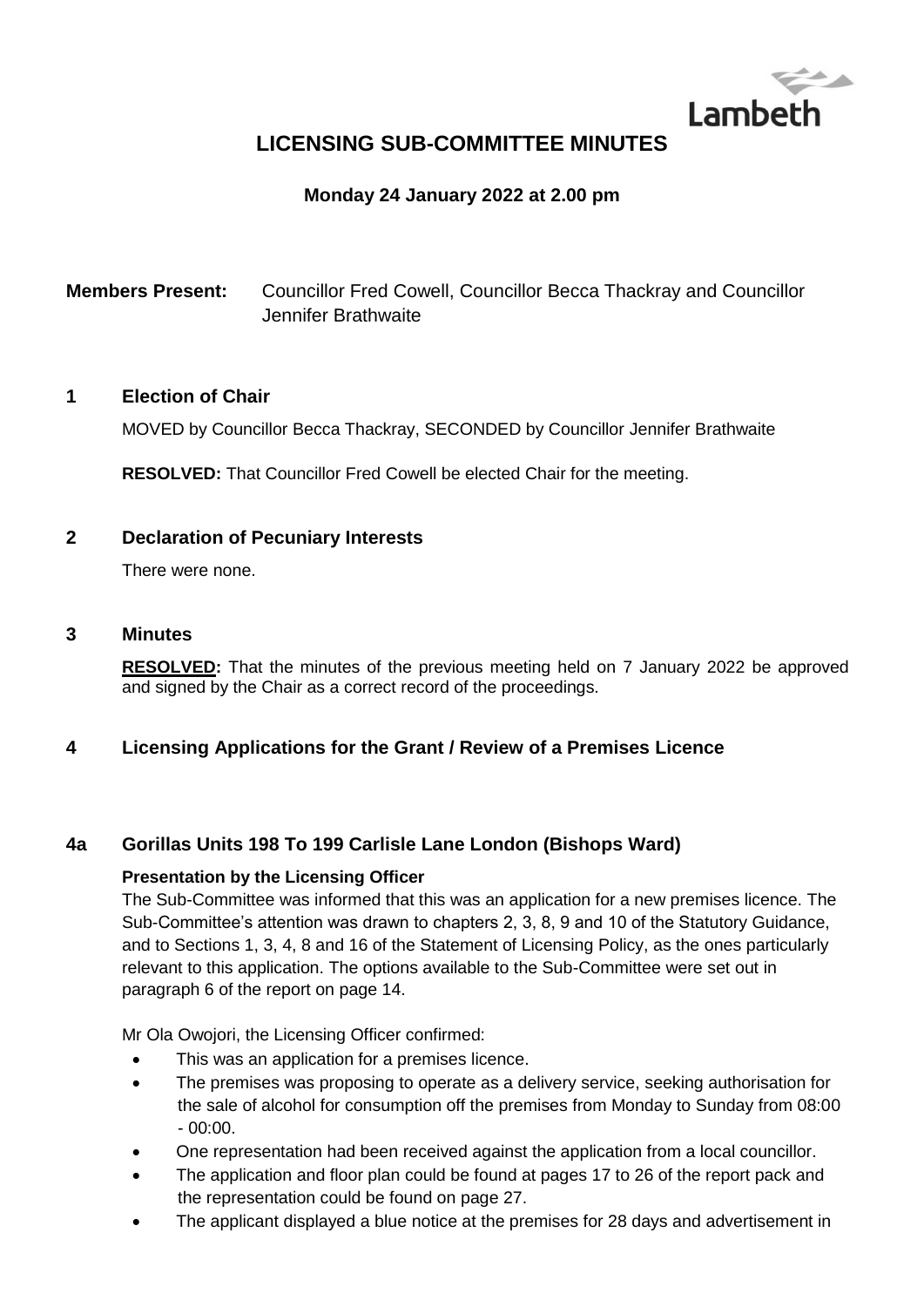the South London Press newspaper within the first 10 working days of the submission date, evidenced by photographs sent on the 14 December 2021.

# **Presentation by the Applicant**

Mr Craig Baylis, agent to the applicant informed the Sub-Committee that:

- Gorillas was an online delivery service that's operates Monday to Sunday from 08:00 to 00:00.
- Delivery arrived within 10 minutes of order via an app.
- This premises opened 13 January 2022 and had operated under Temporary Events Notices to serve alcohol, without complaint.
- Mr Baylis had offered two additional conditions to address the objection received from Cllr Ibrahim Dogus, and these were:
	- 1. All delivery riders shall only use bicycles or electric powered cycles for deliveries, in order to reduce noise in their activities.
	- 2. The premises license holder shall ensure the frontage of the premises is kept free from litter and shall carry out a daily litter patrol to ensure this is monitored.
- It was believed that the objections were in relation to an existing competitor, Getir, and the applicant had sent photographs to the Licensing Officer.
- The premises frontage had a private bay to park cycles, that was removed from the street.

In response to questions from Members, Mr Craig Baylis confirmed:

- In compliance with condition 22, riders were permitted to collect orders and deliver by pedal or electric bike and no motorised vehicles were used for delivery.
- The applicant did not understand the meaning of the term 'dark grocery' status.
- CCTV was monitored internally by a manager at the site.
- This was the first premises license application for this site, but there were several Gorilla sites in Lambeth and approximately 35 in Central London.
- Riders received training which was recorded and monitored by the designated premises supervisor (DPS), who operated the premises.
- Gorillas served all varieties of alcohol as part of the delivery offer.
- Riders completed one delivery at a time to minimise mistake.
- There were no more than 13 riders on site at one time.
- In relation to the Challenge 25 Policy, the app required confirmation of age and a visual check would be carried out at the delivery address. If the patron could not prove they were over 18, the delivery would be returned to the base.
- The suggestion of body camera surveillance was considered expensive and a disproportionate requirement, as other Gorillas premises did not operate this system.
- If a customer appeared intoxicated, riders were instructed to return alcohol to base.
- The applicant agreed to amend Condition 28 that no deliveries be made to the premises between 22:00 hours and 08:00 hours the following day.
- The applicant agreed to amend Condition 30 d), that training records will be electronically stored by the licence holder for "no less than" 12 months.
- A noise management policy was less relevant to this application as no public attended the premises and a condition could be amended to prohibit public from the premises.
- Most orders came in at 18:00 to 20:00 and the quietest trading hour was 23:00 to 00:00.
- If third party delivery agencies were required, Conditions 22 to 26 would be upheld by ensuring with Licensing Lawyers that these riders were fully trained.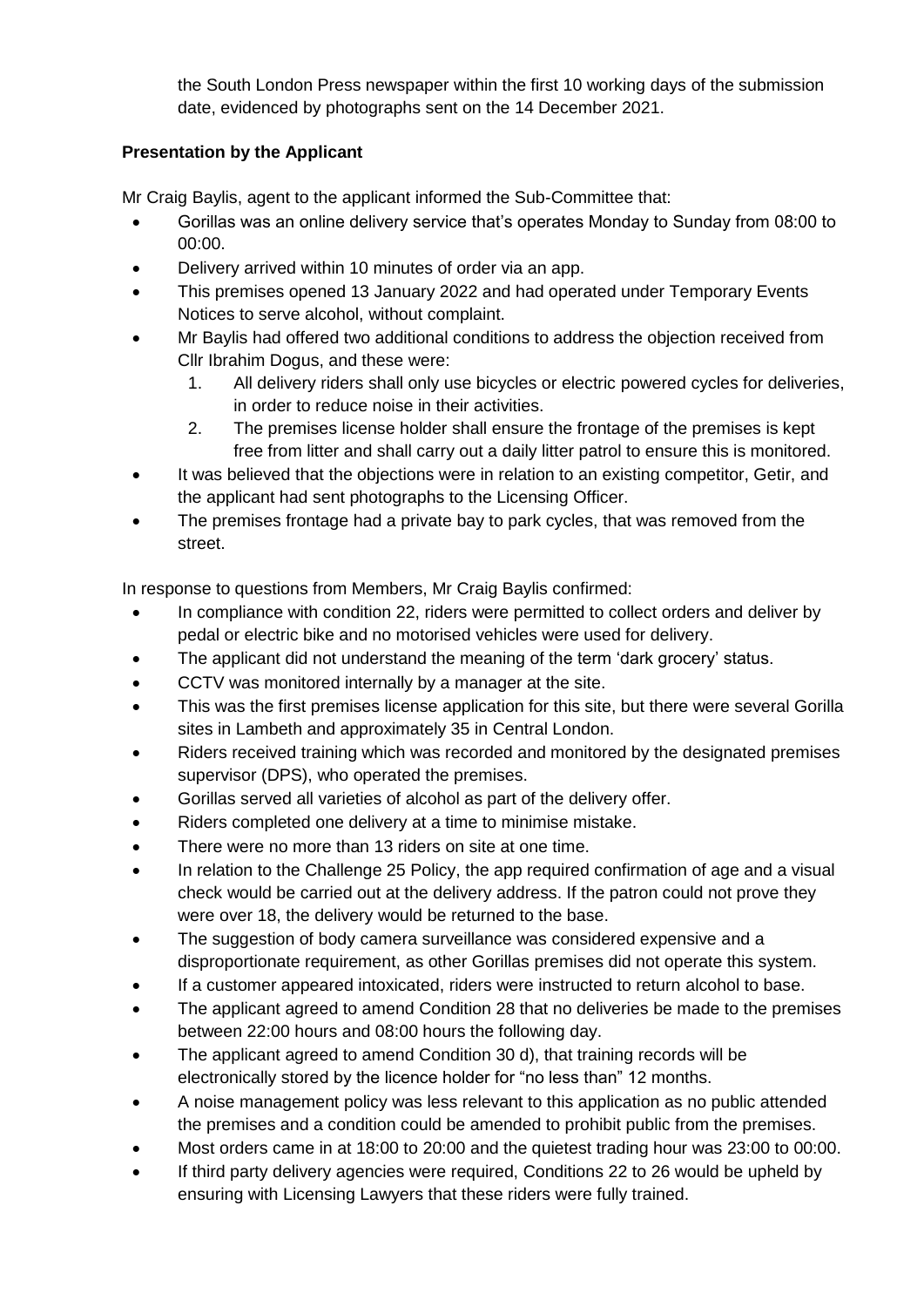# **Presentation by Interested Parties**

Cllr Ibrahim Dogus, representing local residents, said that:

- Carlisle Lane was a narrow residential road with York House Estate.
- NHS staff lived in the area and due to night shifts required sleep during day hours.
- Residents had not seen the blue notice displayed at the premises, or the advertisement in the South London Press, and therefore had not put their concerns forward in time.
- Delivery hours had been a concern which was addressed by the 22:00 terminal hour for deliveries to the premises.
- The congregation of riders leaving the premises created noise and they should be provided with an indoor space.
- Gorillas' workers should be easily identifiable and uniformed in case of any issue.
- There had been cases where riders urinated in public and facilities for this should be provided on site.
- Waste management should be considered to prevent littering.
- Condition 26 should be amended to ensure riders do not block the road or pavement and riders should be reminded that waiting for delivery should take place inside.
- Electrical bicycles needed to adhere to a speed limit as children used the local park, especially at the weekend.
- The number of riders needed to be controlled in respect to the premises capacity.
- Concerns were not directly related to Gorillas' operation under the Temporary Events Notices, but more generally around the operation of dark grocery stores in the area.

In response to questions from Members, Mr Craig Baylis confirmed:

- The two conditions had been offered up in response to the objection.
- There was no waste in the premises forecourt and the applicant forwarded images to the Licensing Officer to demonstrate where the waste company collected waste.
- Riders were required to remain seated inside at all times and a staff room, kitchen and eating area were provided on the premises.
- An additional condition was agreed to ensure bikes were stored in the forecourt.
- An additional condition was agreed to make a contact number available to residents.
- An additional condition was agreed to limit the number of riders smoking outside.

# **Adjournment and Decision**

At 15:01, the Sub-Committee withdrew from the meeting together with the legal advisor and clerk to deliberate in private.

The Sub-Committee had heard and considered representations from Cllr Ibrahim Dogus.

Legal advice was given to the Sub-Committee on the options open to them and the need for any decision to be proportionate. The Sub-Committee decided to grant the license subject to all conditions as agreed and put forward by the applicant and with the following additional conditions:

- 1. There shall be no access to the premises by members of the public.
- 2. No deliveries to the premises shall take place between 22:00 hours and 08:00 hours the following day.
- 3. The applicant shall be required to ensure that all third-party riders adhere to all conditions of the licence.